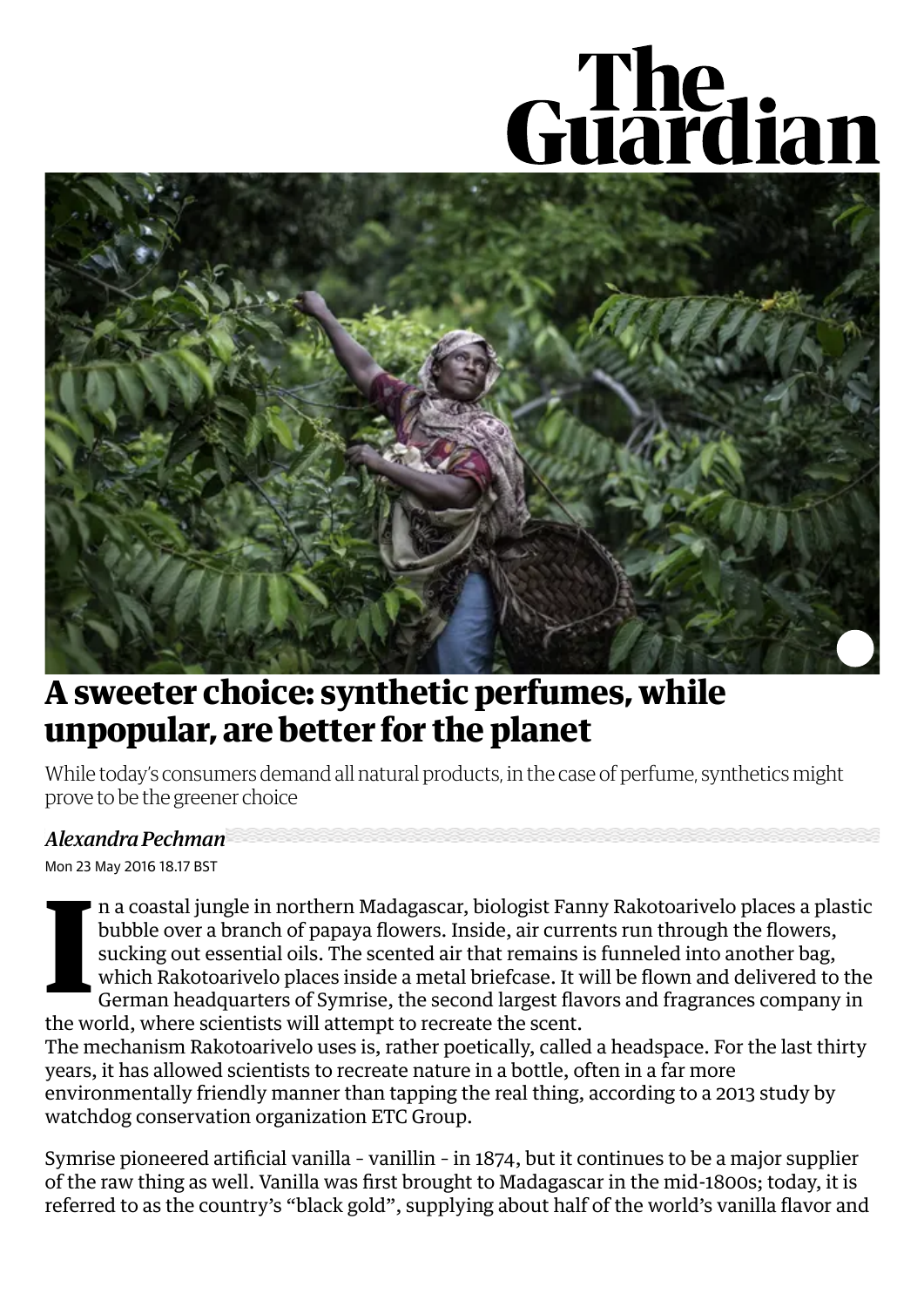fragrance. Some 10% of that comes via Symrise, which works with more than a thousand local farmers in [Madagascar](https://www.theguardian.com/world/madagascar), where it opened an extraction plant in late 2014.

With its pristine beaches and roads lined with mango, banana and coconut trees, Madagascar recalls a pre-boom Hawaii. But while the island nurtures some of the world's richest biodiversity, Malagasy people endure widespread poverty and corruption. As of 2010, more than 75% of the population lives in poverty. Despite its wealth of resources, Madagascar ranks 155th out of 187 countries examined in the UNDP Human [Development](http://hdr.undp.org/en/composite/HDI) Index 2014.

Symrise does not own its own farms. Instead, it sources from partners owned domestically, buying at fair trade prices. Vanilla is a labor-intensive crop that requires even more effort in Madagascar, where it is not a native species. About 1kg (2.2lbs) of vanilla requires extraction from 500kg (1,102lbs) of vanilla pods and hand pollination of approximately 40,000 flowers by workers wielding needles – most often women who are paid per stamen.

The price of vanilla can also fluctuate wildly. This year, prices reportedly soared to more than \$200 per kg, up from \$20 per kg five years ago. Madagascar is one of the few places in the world that grows vanilla that can support such a low price. When prices are high, however, theft of crops becomes rampant.

On these Symrise scent expeditions, perfumers identify local crops that have the potential for growth on a global scale and to diversify local farmers' output, so as to decrease sole dependency on vanilla. Vetiver, green pepper basil, black pepper, rumba and ylang-ylang are among those currently currently being vetted by Symrise.

Many, like ylang-ylang, already have a well established hold on the perfume industry, but the scents as they are commonly used have gone stale. "Ylang has a bad rap," senior perfumer at Symrise David Apel explained. "It's overused in everything from furniture polish to perfume." The culprit? Synthetics, which are easy and cheap to make.



A worker sorting vanilla pods at a production site in Anjombalava, a village 36 km away from Sambava, in the middle of the most important vanilla production regions in Madagascar. Photograph: Patrick Mercier/AFP/Getty Images

That's not always a bad thing. In Chandler Burr's 2008 book The Perfect Scent, he argues in favor of synthetics, which have become less fashionable with the demand for natural products in the past ten years. The industry takes the position that synthetics are more ecologically sound.

Burr uses sandalwood as an example, the natural use of which is decimating forests in India: "Most perfumers I know now refuse to use natural sandalwood, and their bosses support them, and it's purely an eco question."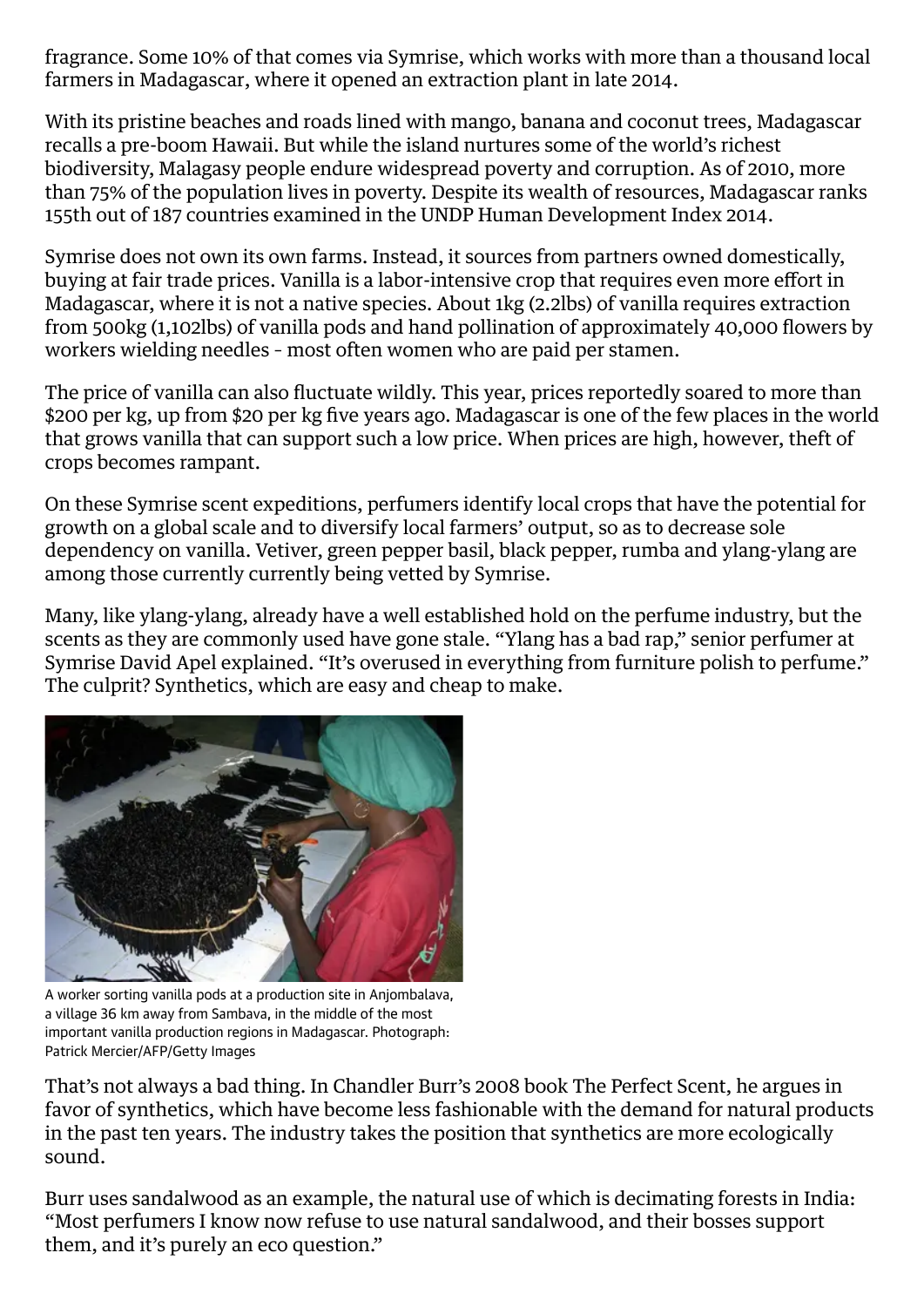Burr argues that synthetics are often better than the real thing. For one, the belief they cause allergies is likely more true of naturals, since synthetics can have problematic molecules removed. But consumer desire continues to bend toward naturals. While the last two generations of perfumers leaned toward a potency that relied on synthetically derived animalics and spices (think YSL'S Opium), followed by sugary, candied notes (Mugler's Angel), the current generation increasingly wants perfume to bring inspiration from the organic world with purer, cleaner origins and scents.

The trend toward a minimalist aesthetic in fragrance can however be more harmful than it appears, particularly when it comes to flowers. The struggle major companies face is how to sustainably produce what is inherently an unsustainable product, especially as consumers demand more and more raw materials.

"Flowers are very resource-intensive with low yield," explains Torsten Kulke, senior vice president of global innovation & regulatory fragrances at Symrise who also published a scientific study on sustainability in fragrances in the July 2015 issue of Perfumer & Flavorist. Some 500kg (1,102lbs) of a flower, he noted, usually only yields 50 grams (1.1lbs) of essence. "Why do you want to waste hectares and hectares of productive land?"

Large scale fragrance providers are increasingly making these judgment calls. Symrise is one of the "big eight" global fragrance companies that provide the bulk of the formulas for the fine fragrance market: companies such as Givaudan, IFF and Firmenich have also developed vertical integration to ensure the sustainability of raw materials. According to its 2015 sustainability report, Givaudan, the largest fragrance house, began partnering with local producers a decade ago. IFF announced its Natural Ethics program in 2013 for its vanilla grown in the Sava region, which includes development of more biosynthetic vanilla. Firmenich works with a local partner in Madagascar that helped 1,300 farming families to achieve Rainforest Alliance certification.

Naturals are still a vital industry to local laborers who farm raw materials and extract essences themselves locally. All-natural fragrance, to follow, is expensive, costing hundreds of dollars per ounce, making synthetic scent a more viable option for most fragrance houses as they assemble formulas for clients. Part of the new set of challenges faced by fragrance houses is weighing the benefits of real v derived.

"Rose costs thousands of dollars," Kulke elaborates. "A 98% copy you can get for a fraction of the cost."

A papaya flower could not feasibly be harvested for its oil, even in its native Madagascar – the cost, monetary and environmental, would be astronomical. The real thing is, no doubt, more complex, but in this case the copy smells just as sweet.

Unlike many news organisations, we chose an approach that means all our reporting is free and available for everyone. We need your support to keep delivering quality journalism, to maintain our openness and to protect our independence. Every reader contribution, big or small, is so valuable. **For as little as £1 you can support us – and it only takes a minute. Thank you.**

Topics

- Guardian [sustainable](https://www.theguardian.com/uk/sustainable-business) business
- [Fragrance](https://www.theguardian.com/fashion/fragrance)
- [Madagascar](https://www.theguardian.com/world/madagascar) $\bullet$